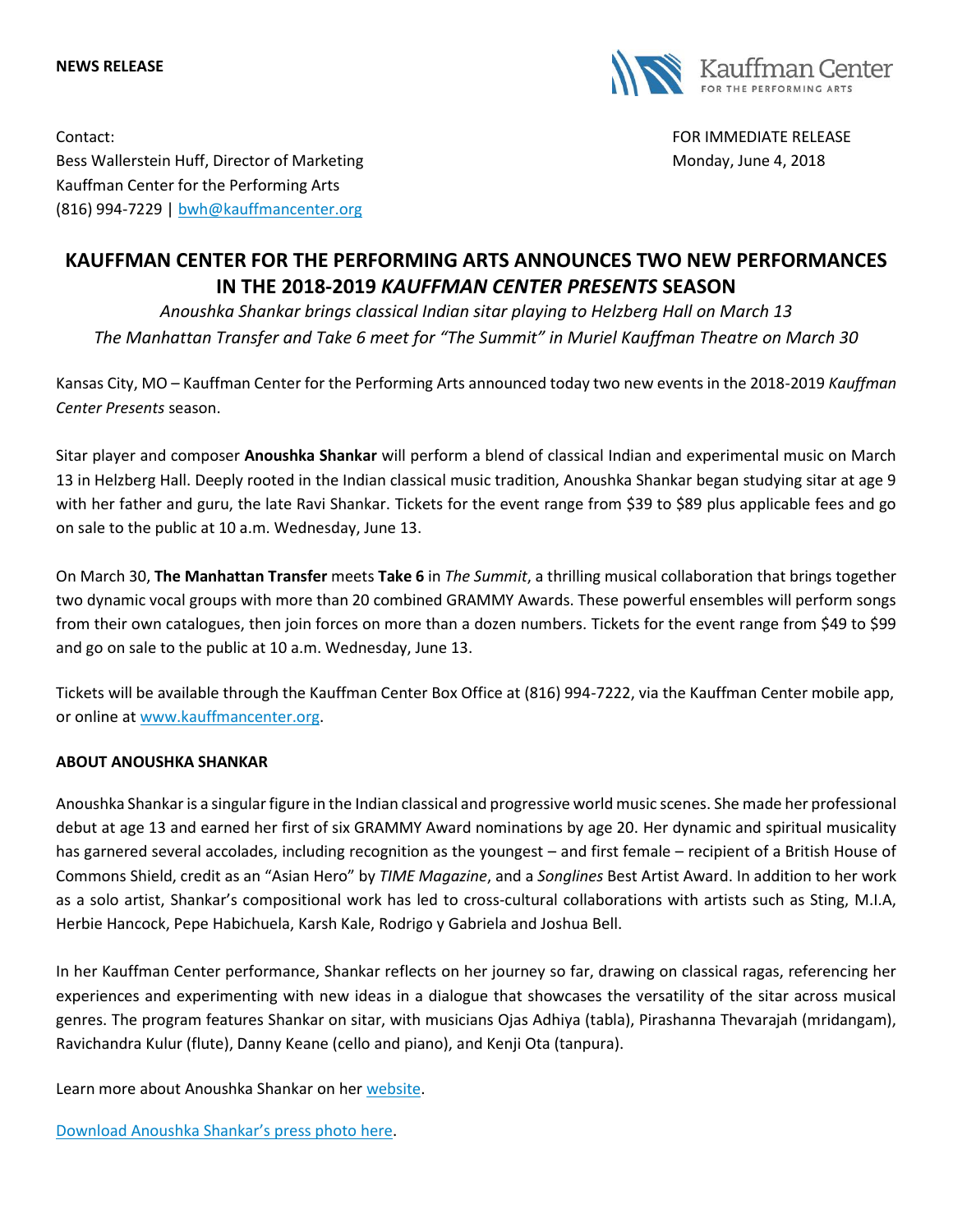#### **ABOUT THE MANHATTAN TRANSFER AND TAKE 6**

After celebrating their 45th anniversary in 2017, The Manhattan Transfer continues to set the standard as one of the world's most innovative vocal groups with their blend of pop, jazz, R&B, rock 'n' roll, swing and a cappella music. Founded by Tim Hauser in 1972, the current group features Janis Siegel (alto), Alan Paul (tenor), Cheryl Bentyne (soprano), and newcomer Trist Cureless (bass), who replaced Hauser following his passing in 2014.

Learn more about The Manhattan Transfer on thei[r website.](http://manhattantransfer.net/)

Take 6 showcases six voices united in crystal clear harmony, placed against a backdrop of syncopated rhythms, innovative arrangements, and funky grooves that bubble into an intoxicating brew of gospel, jazz, R&B and pop. Members Claude McKnight, Mark Kibble, Joel Kibble, Dave Thomas, Alvin Chea and Khristian Dentley have been heralded by Quincy Jones as "the baddest vocal cats on the planet."

Learn more about Take 6 on their [website.](http://take6.com/)

## [Download a press photo for The Manhattan Transfer and Take 6 here.](https://www.flickr.com/photos/kauffmancenter/41476951554/in/album-72157666886914008/)

#### *KAUFFMAN CENTER PRESENTS* **SERIES SCHEDULE\***

The *Kauffman Center Presents* series features extraordinary and diverse artists from a variety of musical genres and performance styles. Upcoming events include:

## **2017-2018** *Kauffman Center Presents* **events:**

- Tuesday, June 5 *National Geographic Live*: Photographer/Filmmaker & Writer Pete McBride & Kevin Fedarko Between River and Rim – 7:30 p.m., Muriel Kauffman Theatre
- Thursday, June 7 David Byrne: *American Utopia Tour* 7:30 p.m., Muriel Kauffman Theatre
- Saturday, June 16 Diana Krall: *Turn Up The Quiet World Tour 2018* 7:30 p.m., Muriel Kauffman Theatre
- Friday, June 22 Penn & Teller 7:30 p.m., Muriel Kauffman Theatre

# **2018-2019** *Kauffman Center Presents* **events:**

- Sunday, July 1 *Red, White and Bluegrass:* Lee Greenwood and Dailey & Vincent 7 p.m., Muriel Kauffman Theatre
- Monday, August 6 *A Paranormal Evening with Alice Cooper* 7:30 p.m., Muriel Kauffman Theatre
- Sunday, August 19 *Happy Together Tour 2018* 7 p.m., Muriel Kauffman Theatre
- Sunday, September 9 Punch Brothers 7 p.m., Muriel Kauffman Theatre
- Wednesday, October 3 Black Violin 7:30 p.m., Muriel Kauffman Theatre
- Wednesday, October 24 Chanticleer 7 p.m., Helzberg Hall
- Wednesday, December 12 George Winston 7 p.m., Helzberg Hall
- Wednesday, March 13 Anoushka Shankar 7 p.m., Helzberg Hall
- Saturday, March 30 *The Summit: The Manhattan Transfer Meets Take 6* 7:30 p.m., Muriel Kauffman Theatre

\*Events announced to date. Additional performances will be announced throughout the 2017-2018 and 2018-2019 seasons. Updates are available at [www.kauffmancenter.org/events-tickets/kauffman-center-presents/.](http://www.kauffmancenter.org/events-tickets/kauffman-center-presents/)